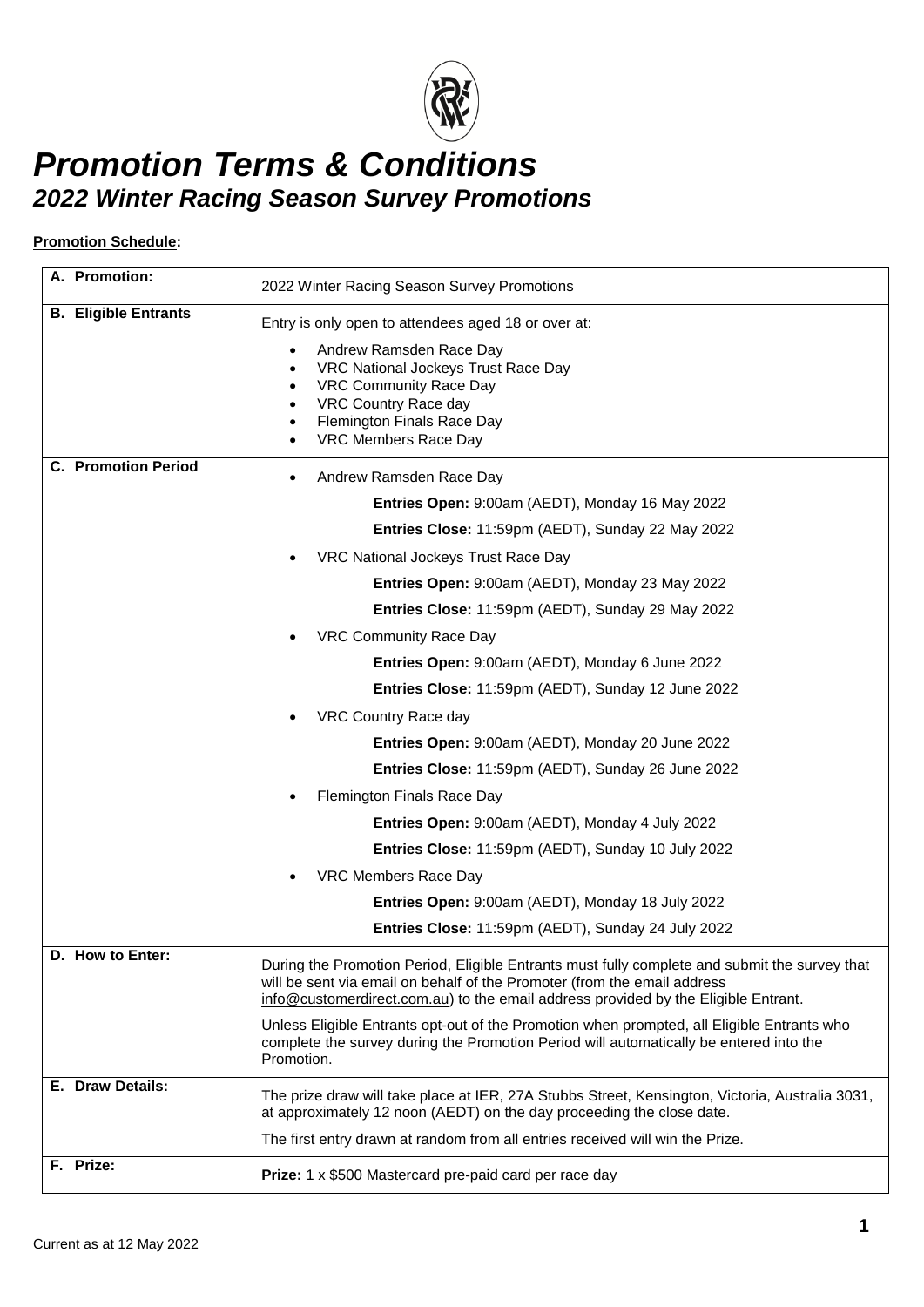

|                           | Total value of Prize - \$500.00 (inc. GST) per race day<br>The Prize will expire on the date shown on the front of the Mastercard pre-paid card.<br>٠                                                                 |
|---------------------------|-----------------------------------------------------------------------------------------------------------------------------------------------------------------------------------------------------------------------|
| G. Redraw (if unclaimed): | The redraw will be conducted in the same manner as set out in Item E above and will be drawn<br>at 12 noon (AEDT) one month after originally drawn at IER, 27A Stubbs Street, Kensington,<br>Victoria, Australia 3031 |

 $\mathsf{r}$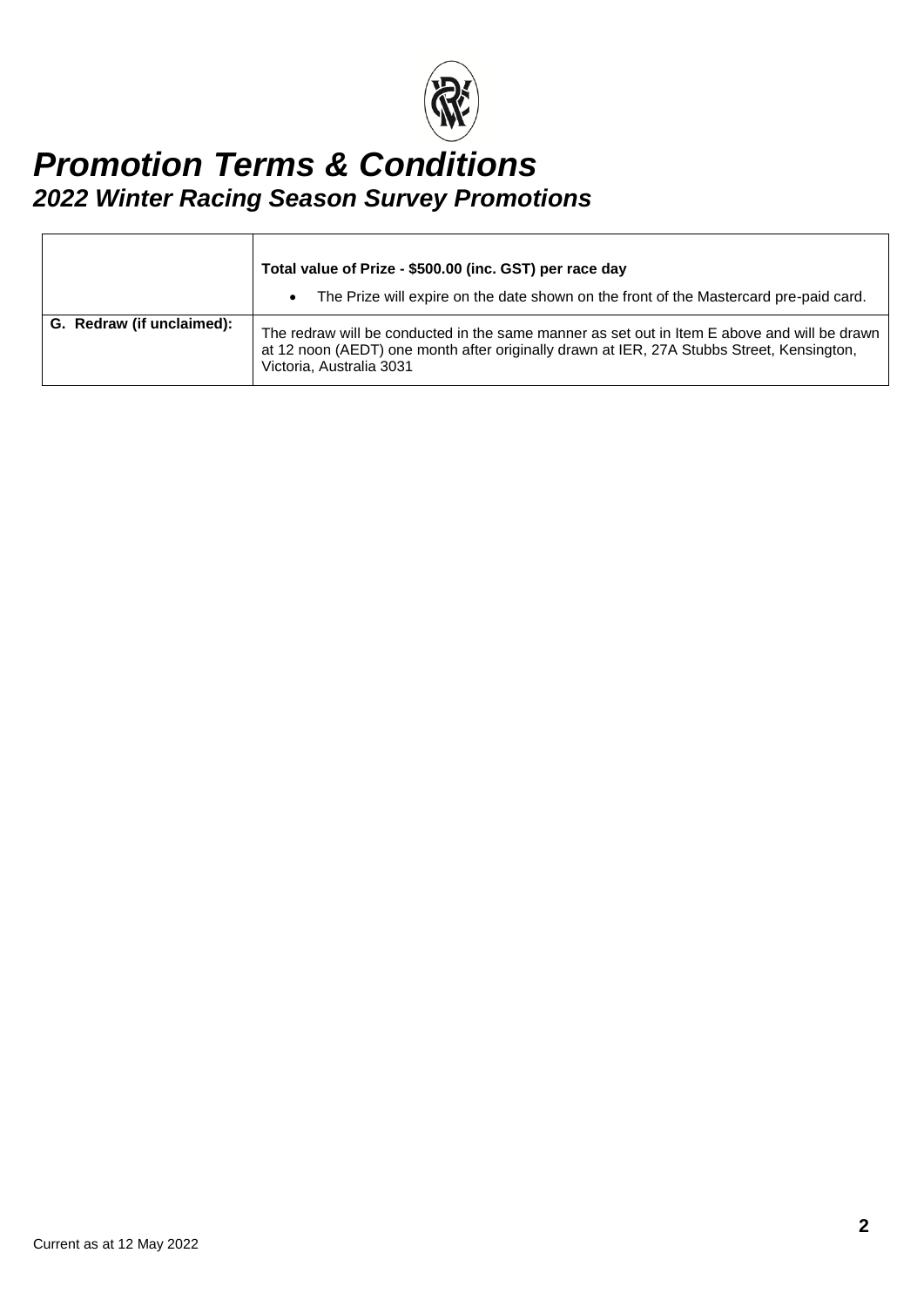

#### **Promotion Terms:**

- 1. These Promotion Terms and the Promotion Schedule provide information on prizes and how to participate and together form the Terms and Conditions of Entry. By participating in this Promotion you agree to be bound by these Terms and Conditions of Entry.
- 2. To the extent of any inconsistency between the Promotion Terms and the Promotion Schedule, the terms of the Promotion Schedule will prevail.
- 3. The Promoter is Victoria Racing Club Limited (ACN 119 214 078) of 448 Epsom Road, Flemington VIC 3031.
- <span id="page-2-0"></span>4. Entry is only open to Eligible Entrants as described at Item B ("Eligible Entrants", "entrant"). Employees, directors and other representatives of the Promoter and organisations involved in sponsoring or conducting this Promotion (and any individuals so involved) are ineligible, as are members of their immediate families and households.
- 5. To enter the Promotion, Eligible Entrants must follow the instructions detailed under Item D. Only one entry is permitted per person.
- 6. Incomplete, inaccurate, illegible or photocopied entries will be deemed invalid. The Promoter accepts no responsibility for lost, late or misdirected entries. The Promoter reserves the right to verify the validity of entries and to disqualify any entrant who tampers with the entry process or submits inaccurate details.
- 7. The entrant is responsible for fully completing the survey and it is not the responsibility of the Promoter or any third party to ensure that the entrant is entered into the Promotion.
- 8. Each winning entrant ("prize winner") will be drawn on the date set out under Item E and the Promoter will notify the prize winner via phone and in writing, and their details published on the flemington.com.au website for a period of 28 days from the date of the draw. If the winning entrant is not able to be contacted, does not claim the Prize within 28 days of the prize

draw or is ineligible to claim the Prize pursuant to clause [4,](#page-2-0) the Promoter at its discretion, will redraw the Prize in accordance with and on the date set out in Item G (where applicable), and award the unclaimed prize to the next eligible entrant (the "alternate winner"). If an alternate winner is drawn and that alternate winner is not able to be contacted, or does not claim the Prize within 7 days of the redraw, the Promoter, in its sole discretion, will forfeit the Prize and no substitute will be offered.

- 9. Winners of the drawn prize(s) are determined by chance. Skill plays no part in determining the winner.
- 10. If the prize is not available for collection at the Event, the prize will be delivered to or collected by the prize winner by the date agreed between the prize winner and the Promoter.
- 11. The prize will be awarded to the person named in the entry. The Promoter reserves the right to require the prize winner to provide proof of age, identity and residency. Identification considered suitable for verification is at the discretion of the Promoter and the Promoter reserves the right to disqualify any person who fails to provide the required information or provides false information.
- 12. The Promoter reserves the right to refuse to allow a prize winner to take part in or accept any or all aspects of the prize, if the Promoter determines in their absolute discretion, that a prize winner is not in the physical or mental condition necessary to be able to safely participate in or accept the prize. It is a condition of accepting the prize that a prize winner may be required to sign a legal release as determined by the Promoter in its absolute discretion, prior to receiving the prize(s).
- 13. Once a prize has been claimed by the prize winner and has been delivered or collected from the Promoter's premises, the Promoter takes no responsibility for the prize being damaged, delayed or lost in transit.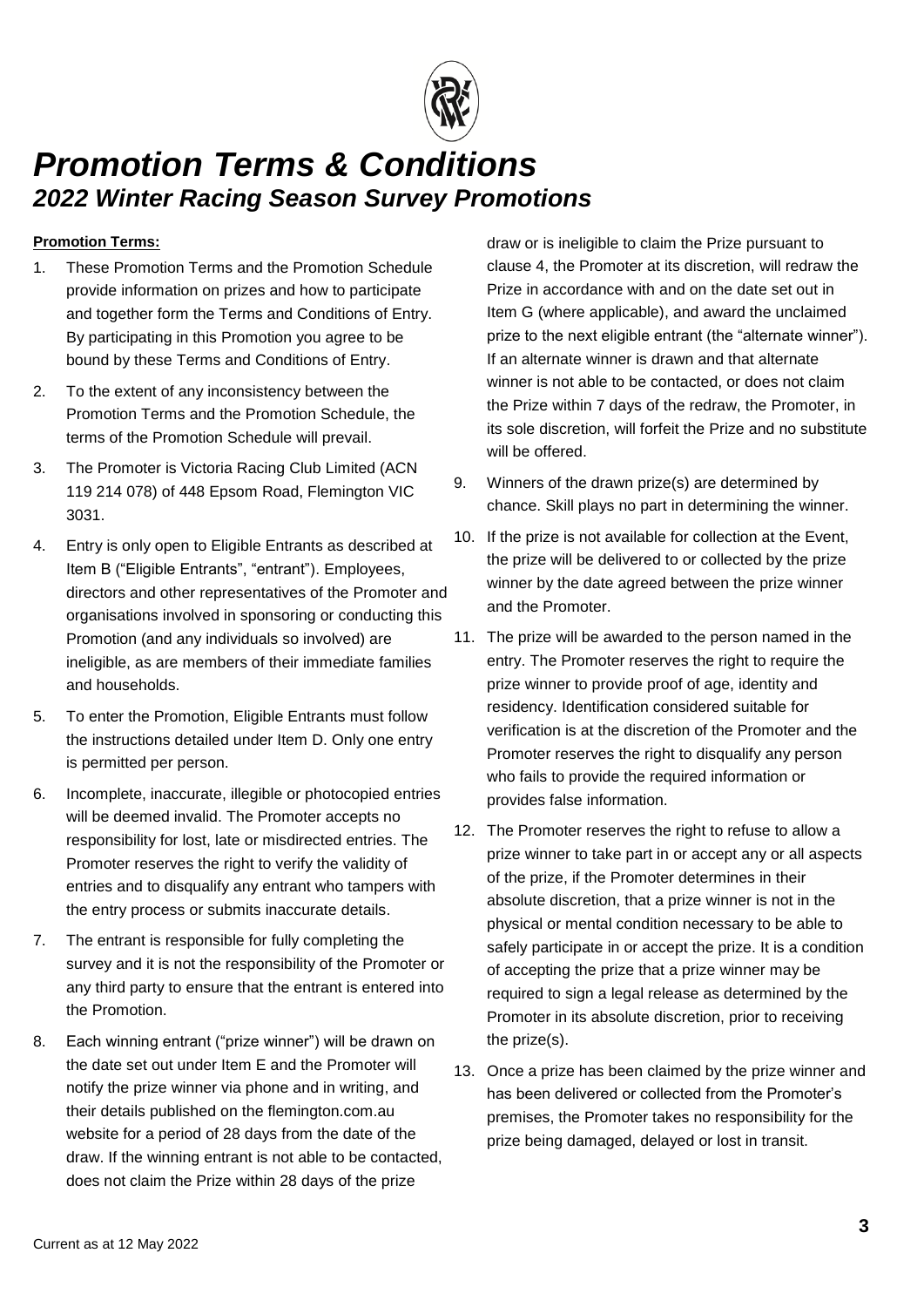

- 14. If the prize(s) is provided to the Promoter by a third party, the prize is subject to the terms and conditions of the third party prize supplier and the provision of the prize is the sole responsibility of the third party and not the Promoter. To the extent of any inconsistency, the terms and conditions of the prize supplier will prevail over these Terms and Conditions of Entry.
- 15. The total maximum prize value is the recommended retail price (RRP) correct at the time of printing. The Promoter is neither responsible nor liable for any change in the value of prize occurring between the printing date and date the Prize is claimed. All prize values are in Australian dollars. Prizes are not exchangeable or redeemable for cash.
- 16. If a prize becomes unavailable for reasons beyond the Promoter's control, the Promoter may substitute a prize of equal or greater value, subject to any written directions from the lottery authorities.
- 17. Prize winners are advised that tax implications may arise as a result of accepting their prize. The Promoter is not responsible for such tax implications and prize winners should seek independent financial advice where necessary.
- 18. All ancillary costs and expenses (including transfers, transport, accommodation, insurance, food, beverages, entertainment and spending money) in taking such prizes are the responsibility of the prize winner (unless expressly stated).
- 19. Where the prize is a pre-paid Mastercard (**Mastercard**), that card is treated like cash. Lost or stolen Mastercards will not be replaced or refunded by the Promoter. Mastercards expire on the date shown on the front of the Mastercard. Any unused amount after the expiry date of the Mastercard will not be refunded or credited by the Promoter. For full terms of use and full details concerning applicable exclusions, visit [www.mastercard.us/en-us.html.](http://www.mastercard.us/en-us.html)
- 20. By accepting their prize, each prize winner acknowledges and consents to participating in

promotional activities relating to the prize which may include promotional photograph shoots and media interviews. The Promoter may use all photographs and recorded interviews, including the prize winner's image, voice, name and other details, without restriction and without further reward or recourse to the prize winner, in its advertising and promotional materials and official communications in perpetuity and in any media whatsoever.

- 21. The entrant warrants and represents that any material sent or provided by the entrant to the Promoter will not infringe any copyright, trademarks or other intellectual property rights of any third party (including moral rights) and that the entrant has all rights to use the materials and has obtained all necessary consents to comply with any relevant privacy and/or confidentiality requirements.
- 22. The Promoter collects personal information from entrants in order to facilitate the survey and the Promotion. Entrants' personal information may also be provided to third parties (including prize suppliers) for the purpose of administering this Promotion or providing prizes or to the State and Territory lottery departments as required under the relevant lottery legislation. If the information requested is not provided, the entrant may not be eligible to participate in the Promotion. The Promoter will handle personal information disclosed by the entrant in accordance with the Australian Privacy Principles under the Privacy Act 1988 (Cth) and the terms of its privacy policy located at http://www.flemington.com.au/privacy-policy/. Where applicable, unless the entrant has "opt-ed out", the entrant agrees that the Promoter may use this information in any media for future promotional, marketing and publicity purposes, including the sending of electronic messages. Entrants may access the information that the Promoter holds about them, request to "opt-out" of any future communications or make a complaint about a breach of the Australian Privacy Principles or a registered privacy code that